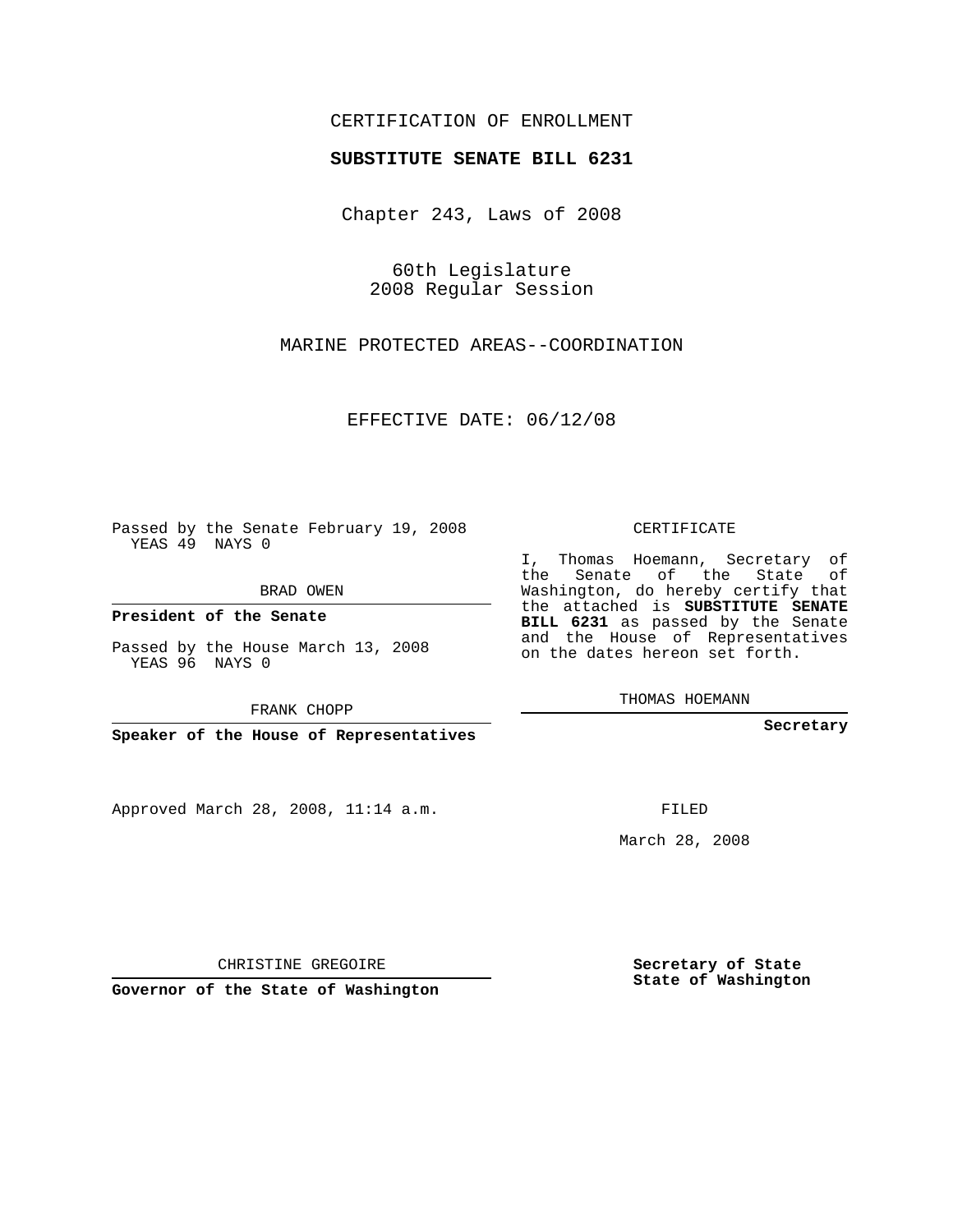## **SUBSTITUTE SENATE BILL 6231** \_\_\_\_\_\_\_\_\_\_\_\_\_\_\_\_\_\_\_\_\_\_\_\_\_\_\_\_\_\_\_\_\_\_\_\_\_\_\_\_\_\_\_\_\_

\_\_\_\_\_\_\_\_\_\_\_\_\_\_\_\_\_\_\_\_\_\_\_\_\_\_\_\_\_\_\_\_\_\_\_\_\_\_\_\_\_\_\_\_\_

Passed Legislature - 2008 Regular Session

**State of Washington 60th Legislature 2008 Regular Session By** Senate Ways & Means (originally sponsored by Senators Jacobsen and Shin)

READ FIRST TIME 02/12/08.

 AN ACT Relating to improving the coordination of marine protected areas in Washington; and creating new sections.

BE IT ENACTED BY THE LEGISLATURE OF THE STATE OF WASHINGTON:

 NEW SECTION. **Sec. 1.** The legislature finds that Washington contains an array of marine protected areas managed by state, federal, tribal, and local governments. The many entities managing marine protected areas have developed distinct goals for protected areas, criteria for protected area establishment, management practices, terminology, and monitoring practices for these areas. The legislature supports all efforts to protect, conserve, and sustainably manage marine life and resources. However, the legislature finds that additional coordination between marine protected areas managers will improve the collective resource protection capacity of marine protected areas in Washington. The legislature further finds that additional coordination between state agencies and local governments and citizens will increase local involvement in, and the success of, marine protected areas.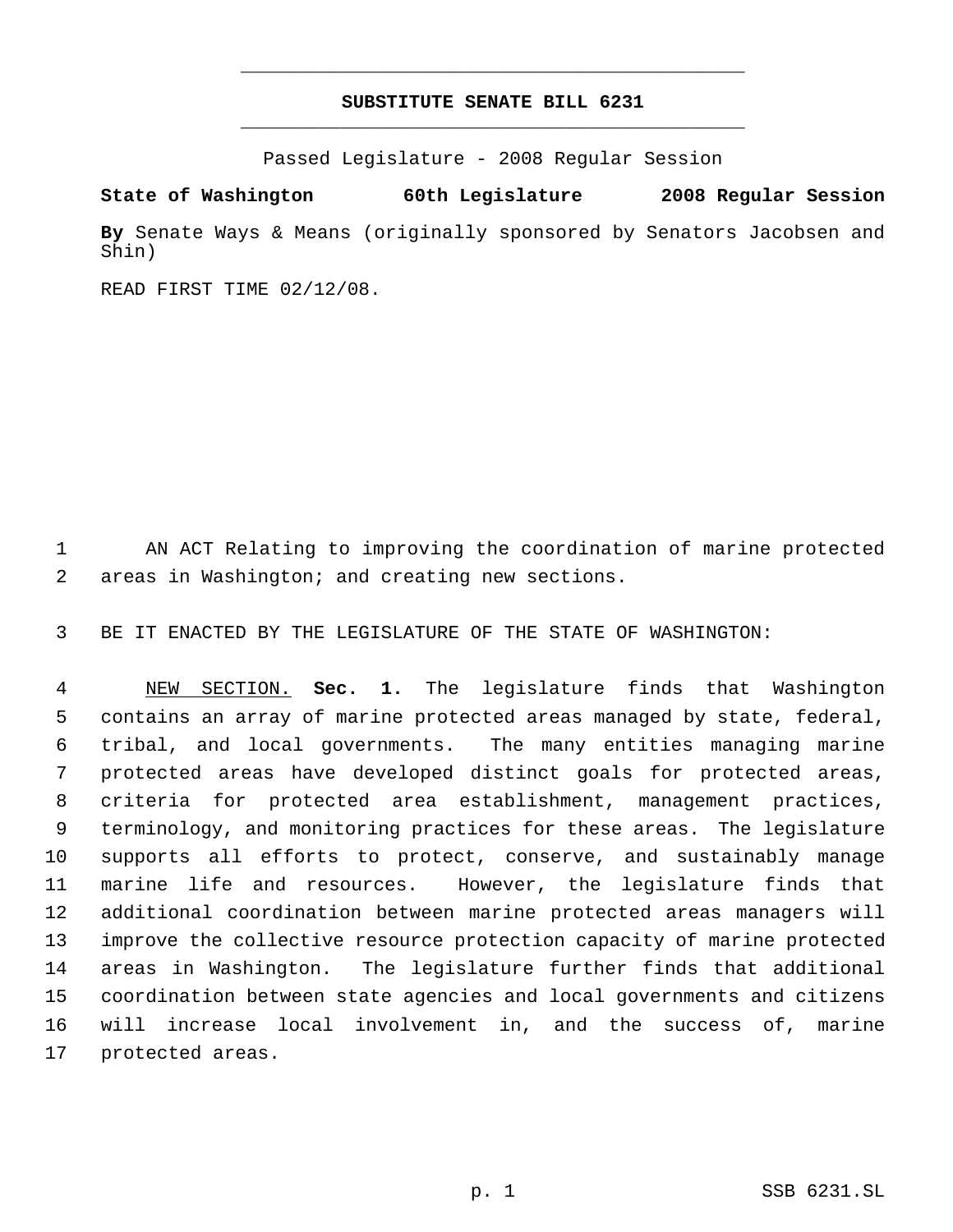NEW SECTION. **Sec. 2.** (1) The marine protected areas work group is established. The work group shall:

 (a) Examine the current inventory and management of Washington's marine protected areas;

 (b) Develop recommendations to improve coordination and consistency among marine protected areas and marine protected areas managers regarding goals for protected areas, criteria for protected area establishment, management practices, terminology, and monitoring practices;

 (c) Develop recommendations to improve the integration of science into marine protected area establishment and management decisions;

 (d) Develop recommendations to further integrate local governments and nongovernmental organizations into the establishment and management 14 of marine protected areas; and

 (e) Provide any other recommendations to improve the effectiveness of marine protected areas in Washington.

 (2) The director of fish and wildlife, or the director's designee, shall chair the work group. The chair shall invite representatives of state agencies and local governments with jurisdiction over or that manage marine protected areas in Washington to participate in the work group. These entities must include, but are not limited to, the department of fish and wildlife, the department of natural resources, the state parks and recreation commission, and appropriate marine resources committees. The chair shall invite representatives of appropriate federal agencies and tribal governments to participate in the work group. The chair may also invite other appropriate state agencies to participate in the work group. The chair is responsible for convening the work group and for directing the work of the work group. State agencies invited to participate in the work group must participate and work cooperatively with the department of fish and wildlife to carry out this act.

 (3) For the purposes of this section, "marine protected area" means a geographic marine or estuarine area designated by a state, federal, tribal, or local government in order to provide long-term protection for part or all of the resources within that area.

 (4) By December 1, 2009, the work group must provide the appropriate committees of the legislature with: (a) An inventory of